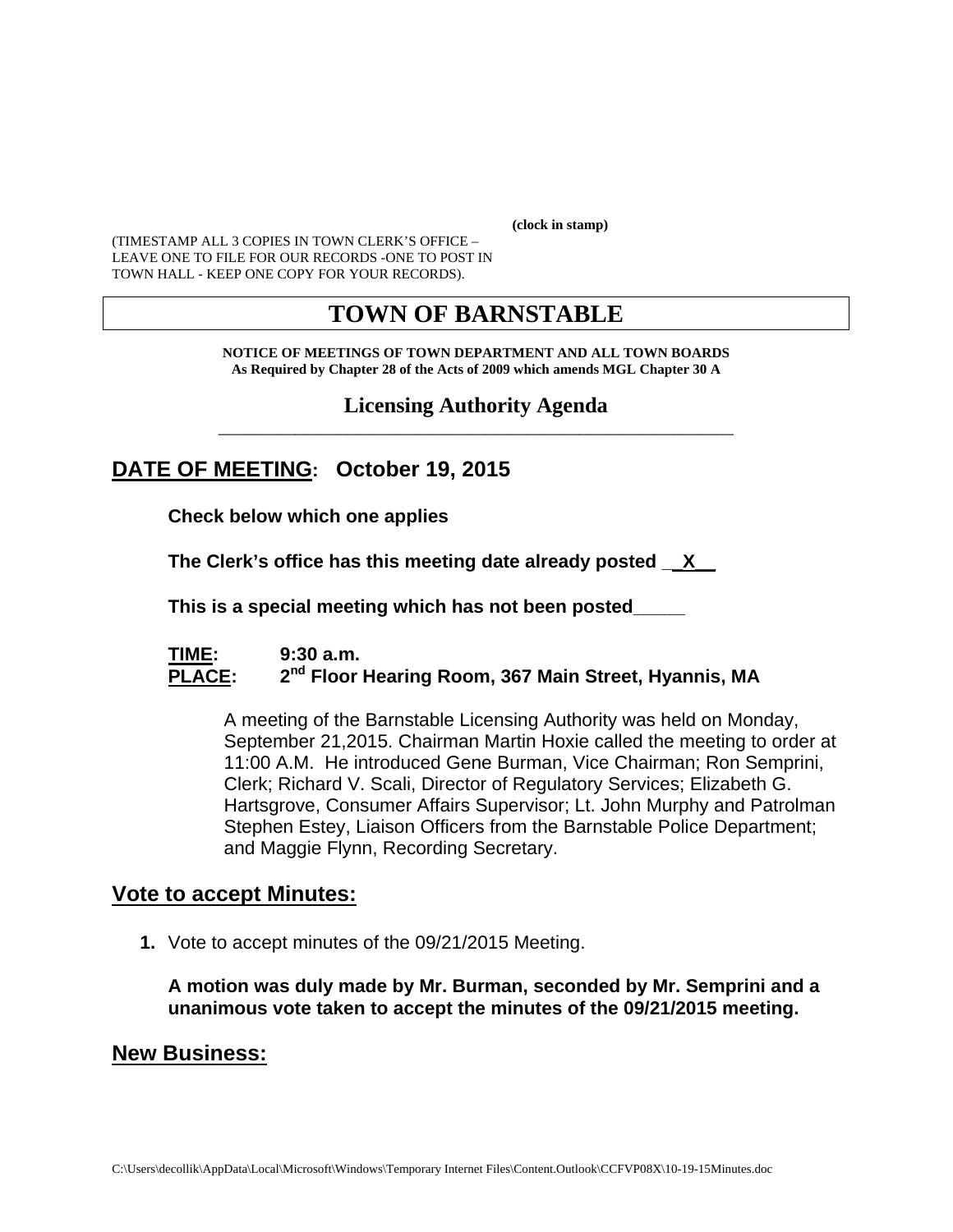- **1. Application for Two New One Day Entertainment Licenses:** Application of David Kuehn on behalf of the Cotuit Center for The Arts, Falmouth Road, Cotuit for:
	- a. American Hootenanny Event to be held on August 29, 2015 from 5:30 to 7:00 PM. Event to be held on the grounds for a barbeque picnic with entertainment prior to the main indoor evening event. Entertainment includes four New England music groups.
	- b. Brazilian Cultural Festival to celebrate the rich culture of Brazil. The event will take place on the grounds of the Center on August 16, 2015 from 4:00-7:00 PM. Entertainment will include a samba dance demonstration and lessons along with food from the Brazilian Grill.

\*\*\*\*Continued from 9/21/2015 Agenda\*\*\*\*

*David Kuehn appeared on behalf of the application. These events have already taken place and have been continued since the last hearing. A concrete patio that is 10 feet wide connected to the studio. Mr. Kuehn was unaware that an outdoor license was required for these events. Mr. Scali needs to clarify how this was received. This was in response to a complaint from a neighbor regarding the new building. Site plan review will be required if the Center extends their use, the gate is now locked for emergency only use; fire department has the code. The commissioners needed to be aware of these facts.* 

**A motion was duly made by Mr. Burman, seconded by Mr. Semprini and a unanimous vote taken to retroactively approve the applications as presented.** 

**2. Application for a New One Day Entertainment License:** Application of Pete Lally of Spectacle Management for a One Day Entertainment License for a Judy Collins Concert to be held at the Barnstable Performing Arts Center, 744 West Main Street, Hyannis on November 20, 2015 beginning at 7:30 PM.

Tony Raine appeared for the event, he is the general manager for Spectacle management. Application was approved no questions.

#### **A motion was duly made by Mr. Burman, seconded by Mr. Semprini and a unanimous vote taken to accept the application as presented.**

**3. Application for (6) New One Day Wine Only Licenses:** Application of Nicole Wellbeloved on behalf of Wellbeloved Wellness for six one day wine licenses to serve wine after Barre exercise class. All events will begin with the 5:30 class with a participation of 13-15 participants. The events are to be held at Wellbeloved Wellness, 3821 Falmouth Rd., Marstons Mills. The schedule of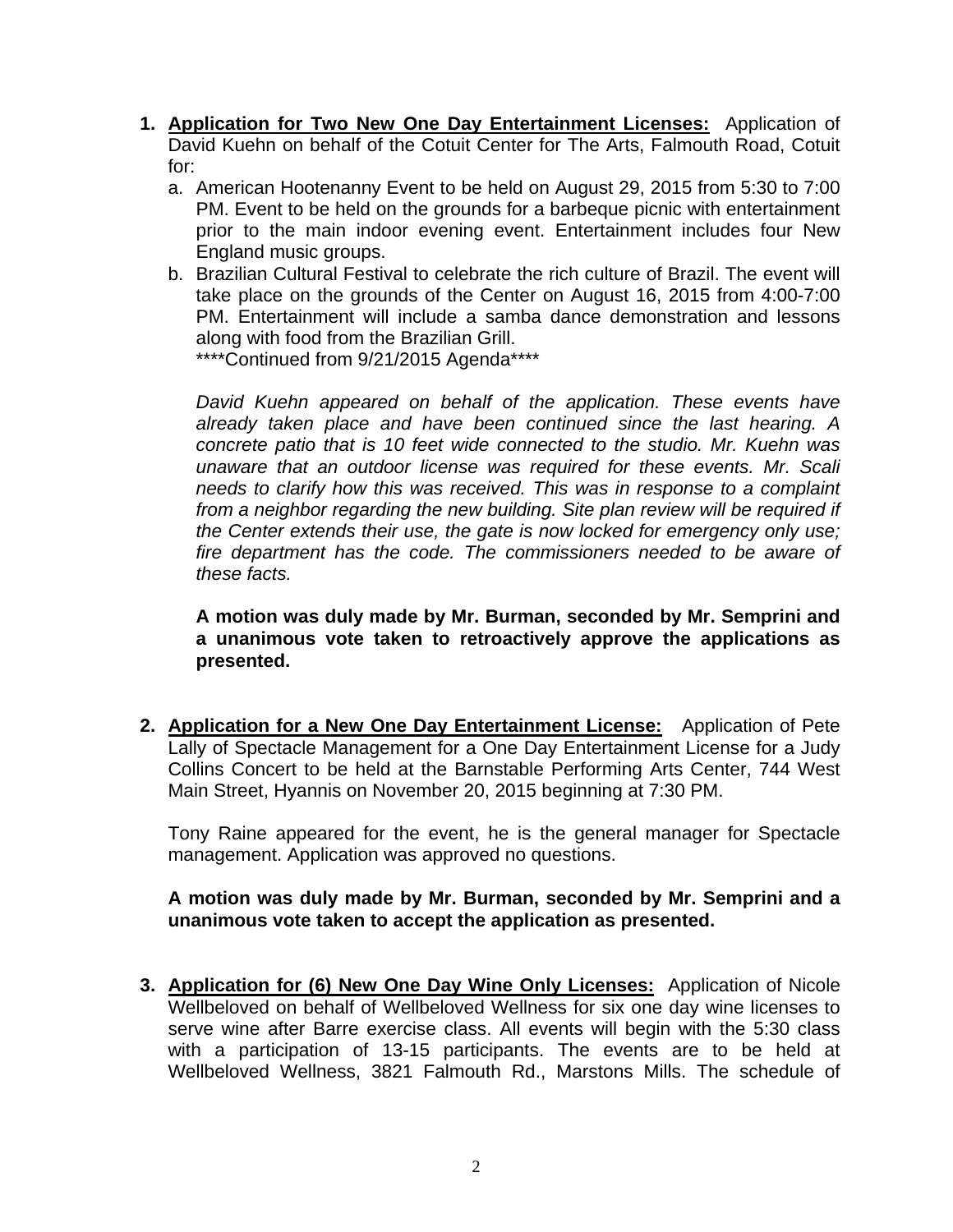events is for the first Friday of every month: November 6, 2015, December 4, 2015, January 8, 2016, February 5, 2016, March 4, 2016 and April 1, 2016.

*Nicole Wellbeloved appeared for this application. We hold Barre classes at the fitness center we would like to hold the 5:30 class and have the participants be able to have wine and cheese after class. There will be no under age participants. Nicole will be serving the wine. The class fee is \$15.00. My TIP certification is no longer in order.* 

**A motion was duly made by Mr. Burman, seconded by Mr. Semprini and a unanimous vote taken to accept the applications as presented.**

**4. Forfeiture of Licenses:** Ocean Partners Inc d/b/a The Island Merchant forfeited the All Alcohol Common Victualler License and Daily Live License.

**A motion was duly made by Mr. Burman, seconded by Mr. Semprini and a unanimous vote taken to accept the forfeiture as presented**.

**5. Forfeiture of Licenses:** F&J Restaurant Bar & Nightclub Inc. d/b/a F&J Restaurant Bar forfeited the All Alcohol Common Victualler, Daily Live and Non-Live, Karaoke and Pool table licenses.

**A motion was duly made by Mr. Burman, seconded by Mr. Semprini and a unanimous vote taken to accept the forfeiture as presented.**

**6. Forfeiture of Licenses:** SL Uno Hyannis Inc., d/b/a Uno Chicago Grill forfeited the All Alcohol Common Victualler license.

**A motion was duly made by Mr. Burman, seconded by Mr. Semprini and a unanimous vote taken to accept the forfeiture as presented.**

**7. Consent Agenda:**

**A motion was duly made by Mr. Burman, seconded by Mr. Semprini and a unanimous vote taken to accept the Consent Agenda as presented.** 

### **Show Cause Hearings:**

**1. Show Cause Hearing for Trader Ed's:** The Barnstable Licensing Authority will hold a Show Cause Hearing for Harbor Club, Inc., d/b/a Trader Ed's, Wayne Kurker, Manager, 11 Willow Street, Hyannis for the following violations of the Town of Barnstable, MA Code: **Section 501-12A5 Illegal activity on the licensed premise. (1Count)** 

Not calling police for assistance to protect patrons against injury or to evict unruly patrons or to uncover unlawful conduct or to give medical assistance and providing police with requested information.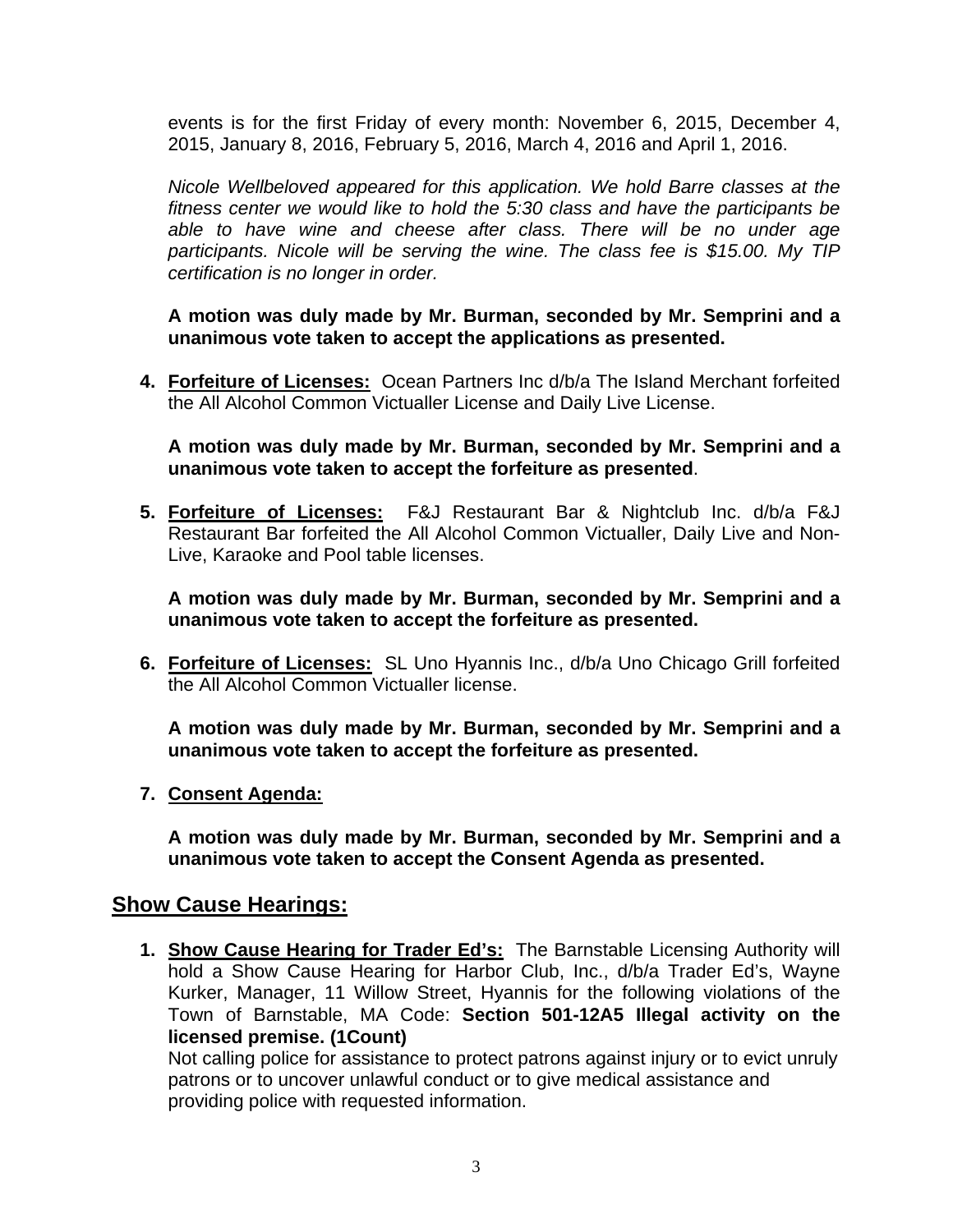*Stephen Pizzuti appeared on behalf of this applicant. Wayne Kurker also appeared. Lt. Murphy will be presenting the evidence for the Barnstable police department.* 

*Lt. Murphy stated that this is a Show Cause hearing, this is the first time the police department has brought this type of complaint to the Board. This is educational rather than punitive. Lt. Murphy reviewed the police report. The Barnstable Police went to the Hospital on the basis of an assault complaint at Trader Ed's. The Barnstable Police were given a video regarding the event. No one from the Trader Ed's notified the Police department. Lt. Murphy met with Attorney Pizzuti to state that core issue is whether or not they should or should not have called; interpretation of the ordinance.* 

*Attorney Pizzuti introduced Wayne Kurker. Attorney Pizzuti asked if the Lt. saw the tape, is there any doubt that he was removed in a professional and expeditious manner. He was removed, the problem was solved. The removal took less than 2 minutes, it does not matter for this complaint. Were you aware that the security person, a first responder that he was a licensed EMT for the Town of Bourne?* 

*Lt. Murphy stated that this is a unique situation in front of the board. Lt. Murphy reiterated that this is educational. Mr. Hoxie asked if the victim was here. Both the victim and suspect have pending criminal complaints. Attorney Pizzuti stated that for Mr. Kurker to be brought in front of the Board there should not be any guilt or letter in the file. Mr. Hoxie moved to dismiss this case. Lt. Murphy stated that in this current world that we live in regarding retaliatory results 501-12A5 needs to be not concerned with patrons but the public. Any licensee that ejects a patron subjects the public to that patron. Trader Ed's did not try to cover anything up. Based upon your comments Mr. Chairman, this violation was warranted and brought forward in good faith. Lt. Murphy stated that this ordinance needs to be changed to read that any Licensee SHALL notify the Police Department. Officer Estey will be visiting every establishment. Mr. Burman is torn as to whether or not dismiss. There is an obligation to protect the public. Mr. Semprini did agree that in the future the Police Department needs to be notified.* 

#### *A motion was duly made by Mr. Burman, seconded by Mr. Semprini and a unanimous vote taken to dismiss.*

**2. Show Cause Hearing for Gol Market:** The Barnstable Licensing Authority will hold a Show Cause Hearing for VE Foods, LLC., d/b/a Gol Market, Vincent D'Olimpio, Manager, 55 Iyannough Road, Hyannis for violations of the Code of the Town of Barnstable, Massachusetts: **Section § 501-7I. Alcoholic Beverages Sales and Laws.** (1 count – sale or delivery of an alcoholic beverage to a person under 21 years of age).

*CAO Stephen Estey read the facts of the case for the Police report. He further reviewed the actual transaction involving the decoy in the sting operation.*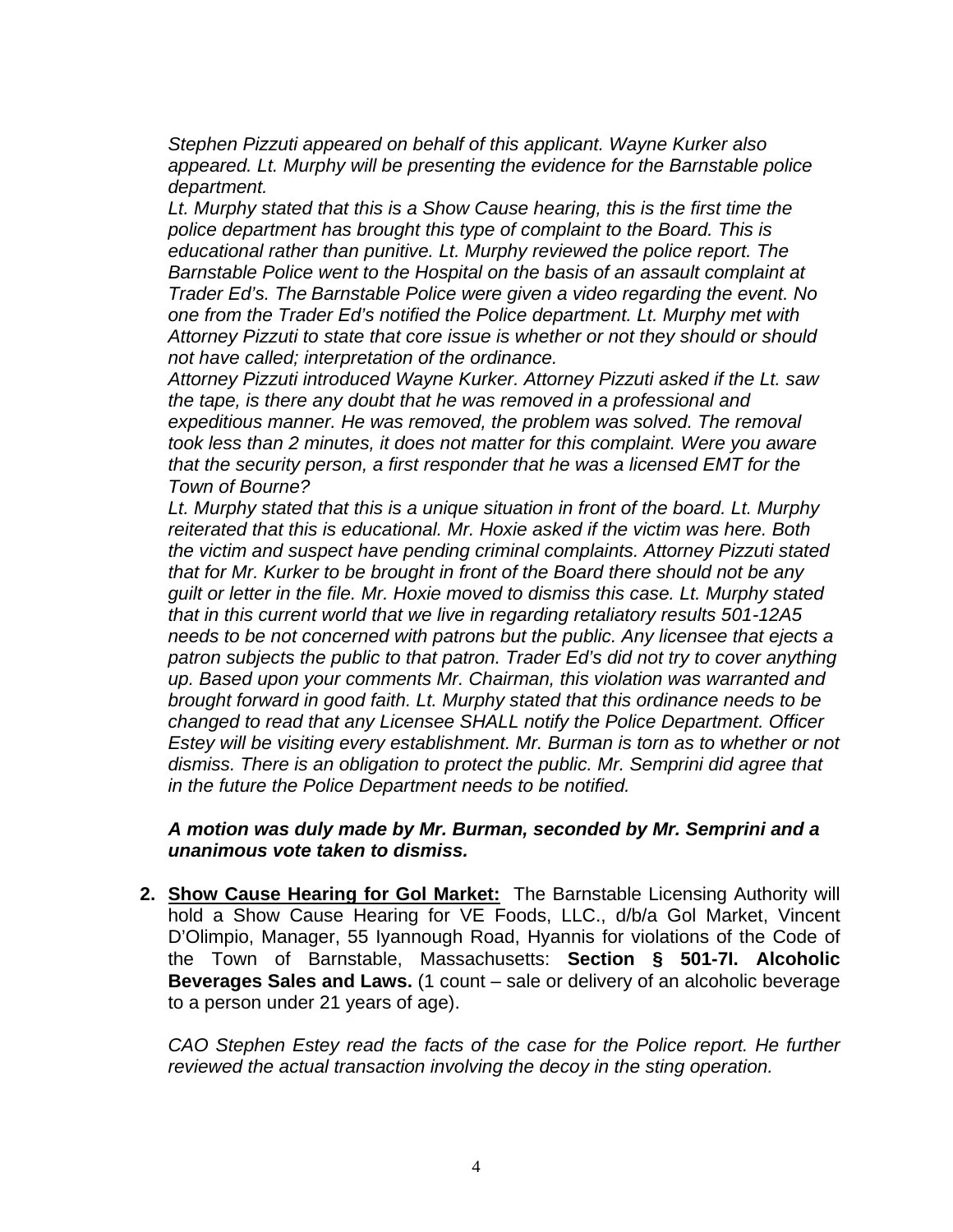*Attorney Lawler stated that they acknowledge the violation. Mr. D'Olimpio has held a license for over 22 years; a mistake was made. Mr. D'Olimpio researched a new set of software; the computer requires the individual to input the birth date. A supermarket uses the scanning feature. There will be renewal of TIPS training for all the employees. Any punitive punishment will be for the sale of alcohol not food. The Police department issue is to suspend the alcohol only not food.* 

*Mr. Scali stated that the standard is for a 2 day suspension, 1 to serve and 1 day to be held for 1 year from the date of the violation only for the alcohol. Attorney Lawler stated that no appeal is to be filed.* 

**After testimony from Consumer Affairs Officer Stephen O. Estey the following motions were voted 3-0 by the Licensing Authority:** 

**FINDINGS: To move that the Licensing Authority determine violation of Section §501-7I of the Barnstable Licensing Authority Rules and Regulations was found;** 

**VERDICT: To move that the Licensing Authority find Gol Market at 55 Iyannough Road Hyannis guilty in violating Section §501-7I of the Barnstable Licensing Authority Rules and Regulations;** 

**ACTION: To move that the Licensing Authority suspend the Annual Wine & Malt Package Store License for 2 days; serve a 1 day suspension on November 3, 2015, have 1 day held in abeyance for one year from the date of violation.** 

**3. Show Cause Hearing for Speedway:** The Barnstable Licensing Authority will hold a Show Cause Hearing for Speedway, LLC., d/b/a Speedway, Mark Barbi, Manager, 50 Ocean Street, Hyannis for violations of the Code of the Town of Barnstable, Massachusetts: **Section § 501-7I. Alcoholic Beverages Sales and Laws.** (1 count – sale or delivery of an alcoholic beverage to a person under 21 years of age).

**\*\*\*\*Continued to 11/16/2015\*\*\*\*** 

**4. Show Cause Hearing for Thai House:** The Barnstable Licensing Authority will hold a Show Cause Hearing for the Jomkwan, Inc. d.b.a. Thai House, 304-306 Main Street, Hyannis, MA, Saithip Atiwethin, Mgr., for violation of Code of the Town of Barnstable, Massachusetts,**§501-14A1, Other causes for revocation, suspension and modification**: due to a number of Health violations, as cited in the attached Public Health Division Food Establishment Inspection Report dated September 24, 2015, at the Thai House located at 304-306 Main Street, Hyannis.**§501-5C, Physical Premise:** Portions of premise covered by the license was found unsanitary.**§501-5A, Physical Premise:** License is considered not in good standing due to failure to comply with statutory Health and Fire codes.

*Donna Miorandi, health inspector, appeared to give evidence of the Health Code violations. She stated that on 9/24/15 there was food, electrical and fire code*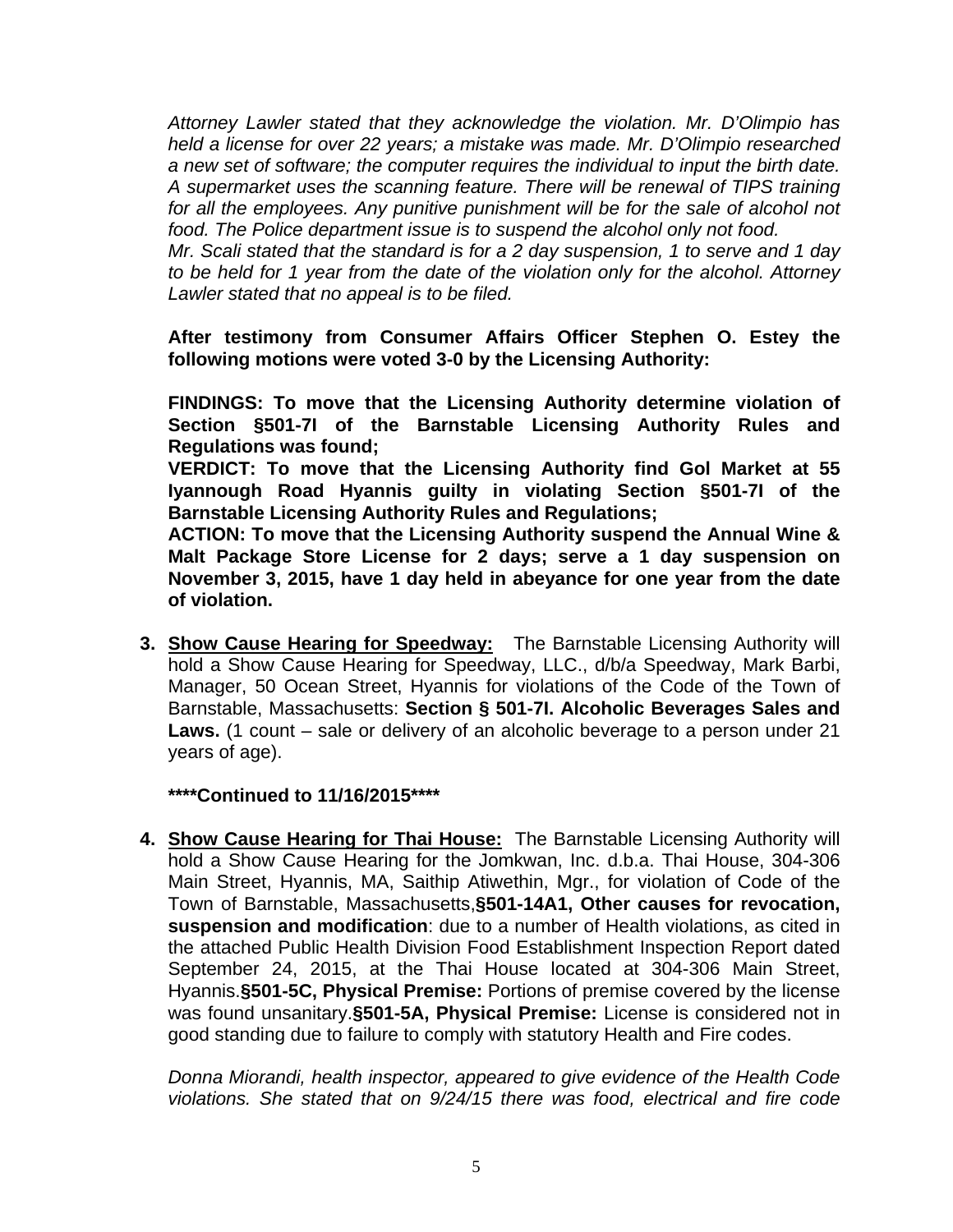*violations necessary to close the facility. Grease was a major problem, no allergen certificate, no serve safe, no log. The establishment was closed for 2 weeks mainly due to hiring contractors. Deputy Fire Chief Dean Melanson stated there were a number of issues relative to lighting, electrical and some gas code issues. Inside of the kitchen is heavily coated with grease. The hood systems inspections were out of date. The vast majority of violations have been corrected. There are a few minor issues that remain outstanding; we will follow up.* 

*Mr. Scali asked if they were suspended by the Health Board. No, another failure would bring them in front of the Board.* 

*The Licensee (Louis) stated that he agrees with everything that the Board of Health and Fire Department presented. Everything will be done. The owner hired him as a manager and to correct the problems, you will be applying as manager of record. The Thai House has 4 employees. Mr. Burman asked how long would you say the accumulation has taken place; hard to say, based on volume. A period of time has elapsed; it is supposed to be cleaned nightly. On 9/24, no one was serve safe trained which was part of the problem. The lack of understanding English is a problem. In March, grease was noted. Mr. Burman asked Deputy the same question; it occurred within a four month period.* 

*Mr. Scali stated that we will be seeing more of these types of violations. Recommend a warning be placed on file or a one day suspension to be held. Mr. Hoxie stated one day to be held; Mr. Burman wanted a day to be served. Mr. Semprini thought this was a little swift.* 

**After testimony from Health Inspector Donna Miorandi, Deputy Fire Chief Dean Melanson and your newly hired manager, the following motions were voted 3-0 by the Licensing Authority:** 

**FINDINGS: To move that the Licensing Authority determine violation of Section §501-14A1, §501-5C and §501-5A of the Barnstable Licensing Authority Rules and Regulations was found;** 

**VERDICT: To move that the Licensing Authority find Thai House at 304-306 Main Street Hyannis guilty in violating Section §501-14A1, §501-5C and §501-5A of the Barnstable Licensing Authority Rules and Regulations;** 

**ACTION: To move that the Licensing Authority place a letter in the file and hold a one day suspension, for each violation (total of 3 days), in abeyance for one year from the date of the violation.** 

**5. Show Cause Hearing for C'Est La Vie:** The Barnstable Licensing Authority will hold a Show Cause Hearing for the C'Est La Vie French Patisserie, LLC. d.b.a. C'Est La Vie French Patisserie, 592 Main Street, Hyannis, MA, Nathalie Tournier, Mgr., for code violations of the Town of Barnstable, Massachusetts: **§501-1D Availability of Rules and Regulations**: Operating a business without a valid license posted on the premise. **§501-5A Physical Premise**: Operating a business without complying with all statutory requirements, including all applicable building, fire, health codes and regulations. **§501-14A1 Other causes for revocation, suspension and modification:** Violating any provision relevant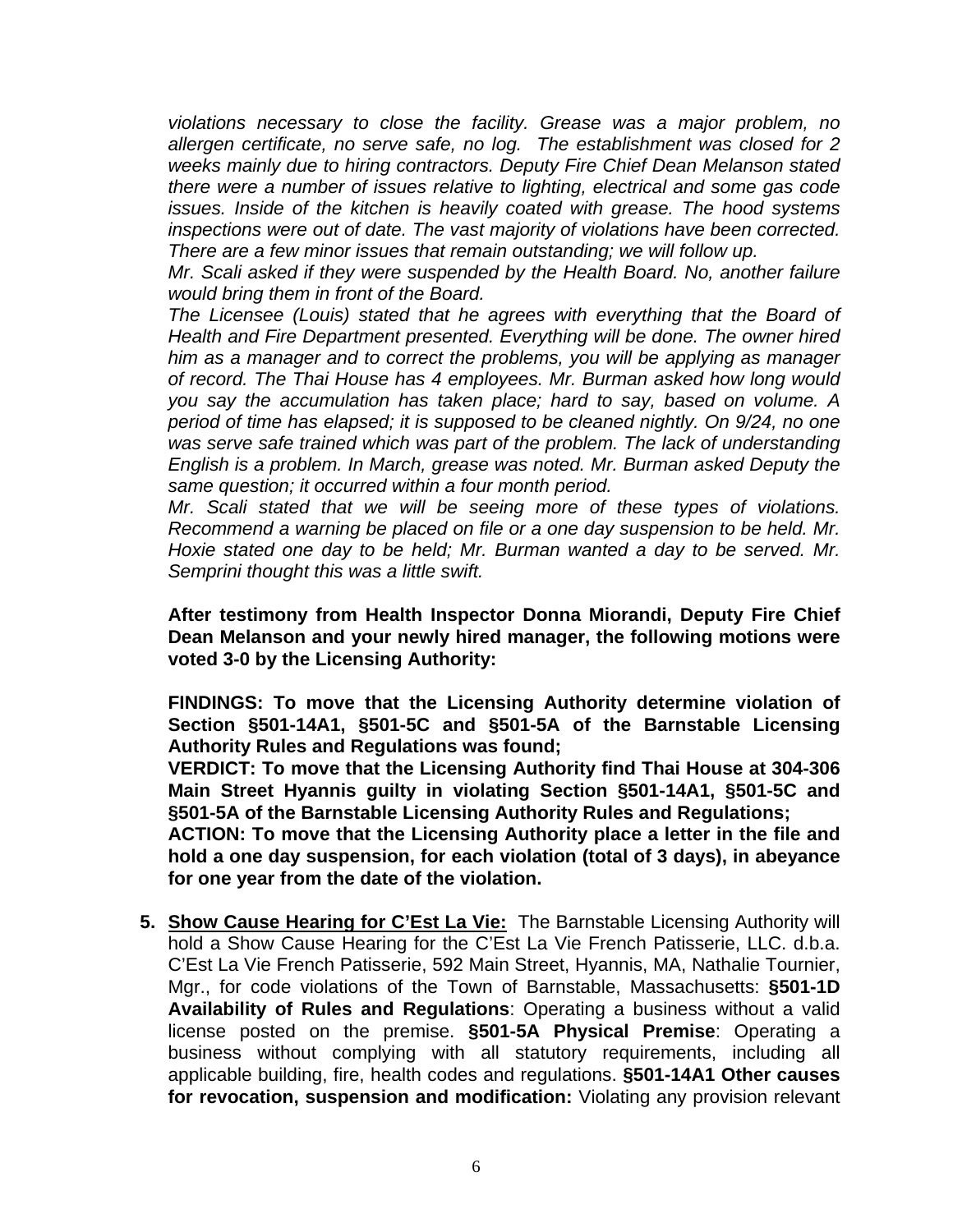to M.G.L. or any rule and regulation of the Town of Barnstable. **§501-19 Activity without valid license displayed prohibited:** allowing activity on premise that requires a license without a valid license on display at premise.

*Elizabeth Hartsgrove presented the facts of the Show Cause; Nathalie Tournier represented C'Est La Vie.* 

*The timeline was to open in four days but we had not heard from them since they appeared in March. This was not possible due to outstanding issues. Ms. Hartsgrove notified Nathalie of these facts, she opened. A Cease and Desist was issued and Officer Estey closed the restaurant. Procedures were not followed at the time. All permits have been received to date. Deputy Chief Dean Melanson on 10/01/2015 an inspection was done. Exits were problems and some areas needed to be completed.* 

*Mr. Hoxie asked if she has operated in Massachusetts previously; no. Mr. Hoxie stated that he is concerned that she operated without permits. Nathalie said there was some confusion on her part; she believed when she did open that she was allowed to do so. There was a lot of discussion about bathrooms and number of seats and what was required.* 

*Mr. Scali stated that there were a number of issues and then losing the contractor she truly believed that a lot of things were completed. She only has 19 seats at present. Mr. Scali stated that he agrees with a warning and that a program coordinator is necessary to prevent this from happening again.* 

**After testimony from Elizabeth Hartsgrove, Deputy Fire Chief Dean Melanson and Health Inspector Donna Miorandi, the following motions were voted 3-0 by the Licensing Authority:** 

**FINDINGS: To move that the Licensing Authority determine violation of Section §501-1D, §501-5A and §501-19 of the Barnstable Licensing Authority Rules and Regulations was found;** 

**VERDICT: To move that the Licensing Authority find C'est La Vie French Patisserie at 592 Main Street Hyannis guilty in violating Section §501-1D, §501-5A and §501-19 of the Barnstable Licensing Authority Rules and Regulations;** 

**ACTION: To move that the Licensing Authority issue a warning on the three violations.** 

## **Licensing Division Updates:**

- **1. Licensing Department updates** Elizabeth Hartsgrove stated the Renewals will be going out in the mail by the end of October.
- **2. Police Department updates** Lt. Murphy congratulated CAO Estey on his first Show Cause presentation and his new position. The Police Department will continue to wok with the Consumer Affairs office to amend the regulation that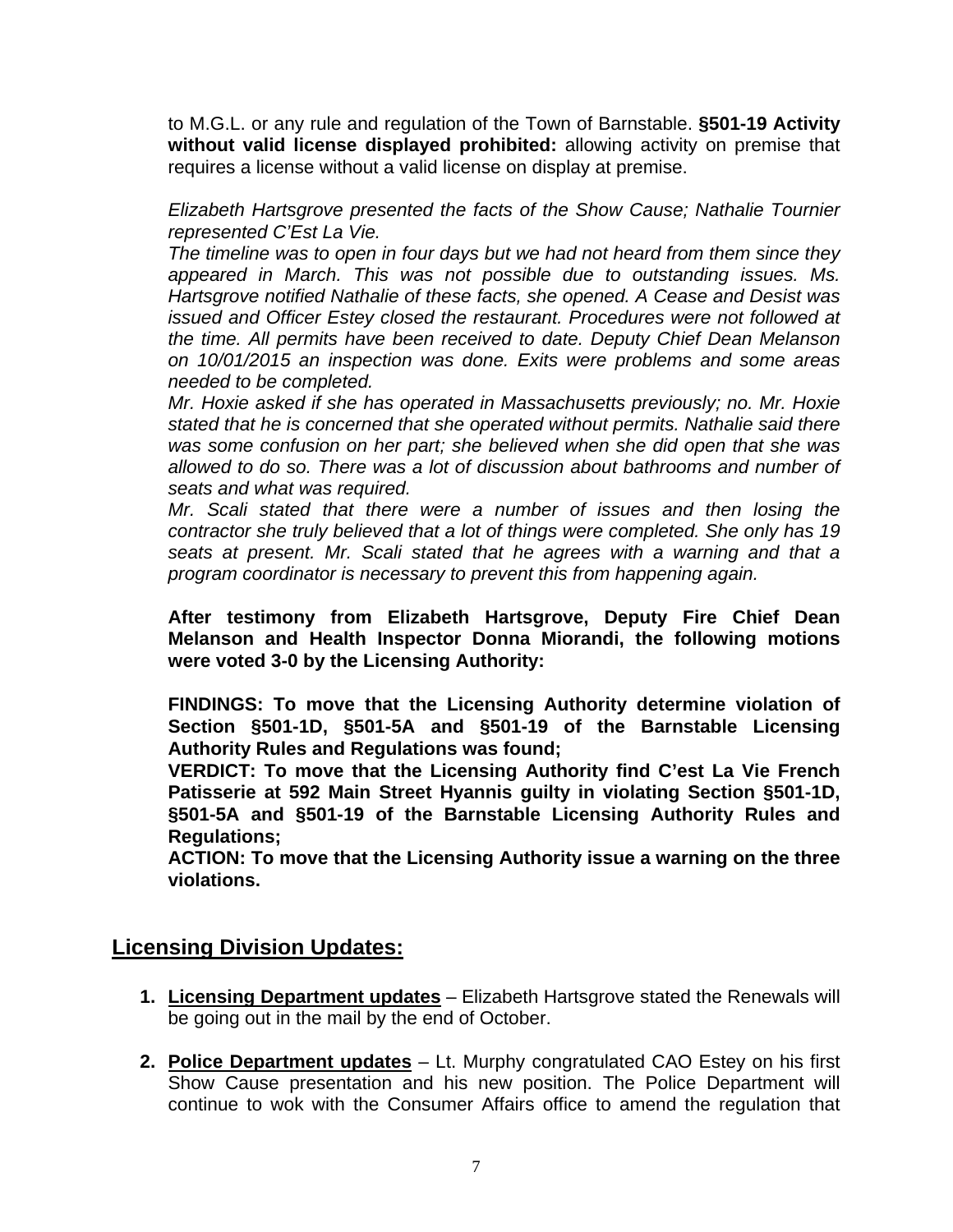was previously heard by Show Cause. Mr. Scali echoed the performance of Officer Estey; it has worked out very well and we are thankful to have him on board.

Release of Executive Session Minutes, if any (0).And any other new business to come before the Licensing Authority.

**Executive Session:** Strategy with respect to ABCC appeal by Scottie's Pizza.

\_\_\_\_\_\_\_\_\_\_\_\_\_\_\_\_\_\_\_\_\_\_\_\_\_\_\_\_\_\_ \_\_\_\_\_\_\_\_\_\_\_\_\_\_\_\_\_\_\_\_\_\_\_\_\_\_\_\_\_\_\_

The meeting was adjourned at 11:35

Respectfully submitted,

Margaret D. Flynn, Recorder Ron Semprini, Clerk

#### **Matters not reasonably anticipated by the Chair**

**The list of matters, are those reasonably anticipated by the president/chair, which may be discussed at the meeting. Not all items listed may in fact be discussed and other items not listed may in fact be discussed and other items not listed may also be brought up for discussion to the extent permitted by law. It is possible that if it so votes, the sub-committee may go into executive session. For your information the section of the M.G.L. that pertains to postings of meetings is as follows: Except in an emergency, in addition to any notice otherwise required by law, a public body shall post notice of every meeting at least 48 hours prior to such meeting, excluding Saturdays, Sundays and legal holidays. In an emergency, a public body shall post notice as soon as reasonably possible prior to such meeting. Notice shall be printed in a legible, easily understandable format and shall contain: the date, time and place of such meeting and a listing of topics that the chair reasonably anticipates will be discussed at the meeting. Meetings of a local public body, notice shall be filed with the municipal clerk, and posted in a manner conspicuously visible to the public at all hours in or on the municipal building in which the clerk's office is located.**